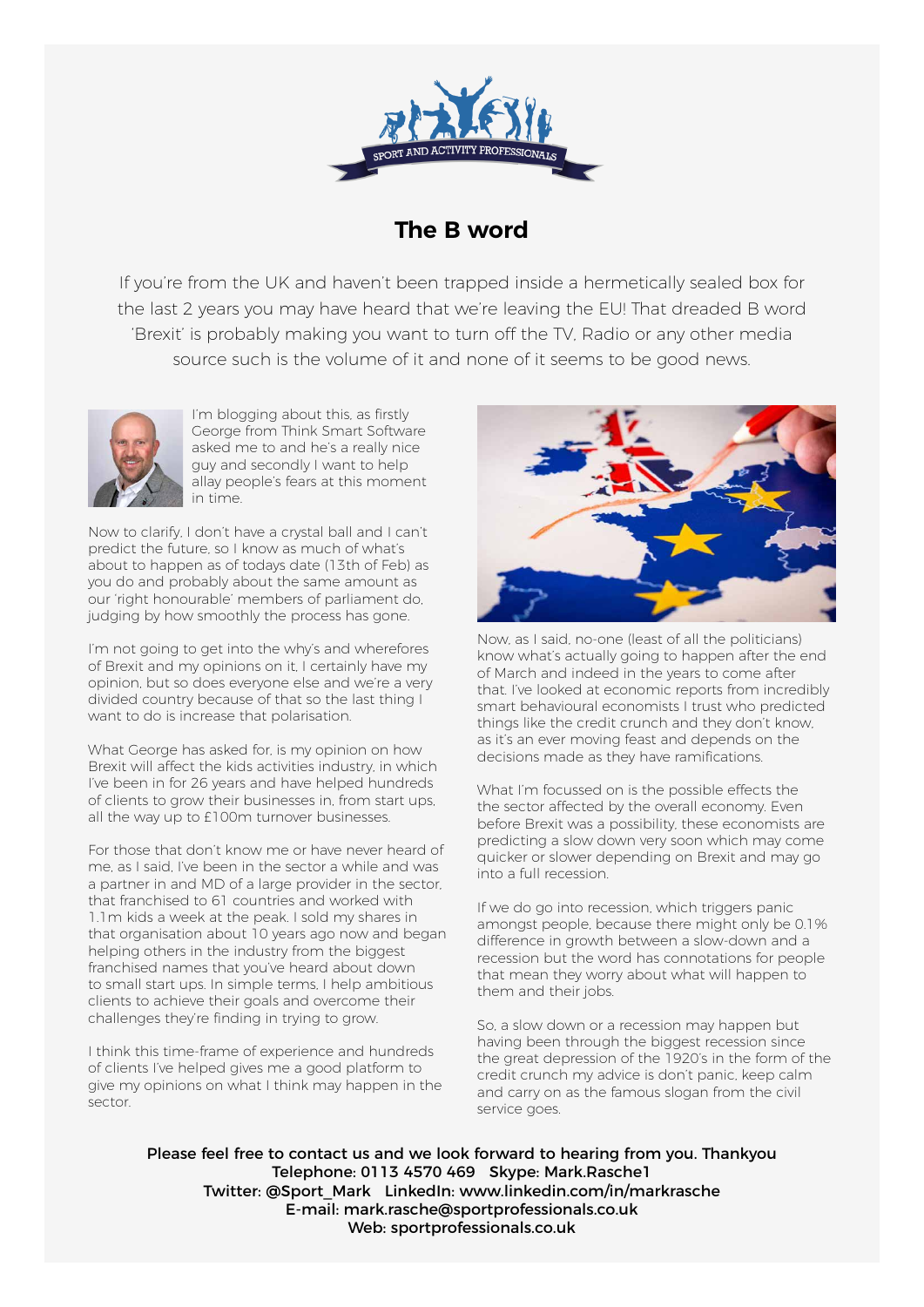



At the time of the credit crunch, I was running the large kids activities franchisor I mentioned previously and I was in a peer to peer business advisory group called Vistage, that although very expensive was very beneficial because it helped me to make better decisions and grow our business faster then the rest of the sector. I now run a similar sort of group but for businesses in this sector giving all the same benefits but with more sector specialisation.

My experience in this group was, that all the other 11 members of the group all wanted advice on how to stay afloat, how to avoid going bust and to get through the approaching storm. When it came round to my turn to speak and they asked how the business was going, it was generally great. We were selling up to 6 franchises a month, were expanding into loads of countries around the world, had lots of major blue-chip sponsors interested in us. The franchisees were generally doing well too, growing and mostly happy with how things were going.

My group didn't get this and it's not because I'm some sort of business genius (as much as my ego would like to tell me I am), it was because of the market we dealt with which although not recession proof is less vulnerable.

If you're a parent yourself you'll understand, as we marketed to parents with kids from 6 months upwards and what we found was, that was these parents concerned as everyone was about the recession, were cutting back on discretionary spend just in case they lost their job (which is how a recession works, people panic and spend less, thus making it worse). Now people did sadly lose their jobs but stats point out that it's usually not as big as people worry about and most keep their jobs, so not actually that many were made redundant, it just makes the headlines when a big company does it

and often people receive a decent pay out and walk into another job so they even might be better off.

People panic though, because of what they see and hear in the media and this discretionary spend goes right down. So if you're a parent you'll cut back on all your own stuff like the gym, going out, meals, drinking and treats for yourself. Lots of industries are hit really hard by this behavioural economic effect. Fortunately for us and hopefully for you, the last thing parents cut back on was their kids. If you think about most parents it's the same. If they did cut back, we were the last activity to feel it as we delivered a really good product and had really good customer service.

There's a reason that parents send their kids to providers like you, whether they fully understand all the social, emotional, physical and mental health benefits (we can cover some of these in a future blog) that you help their child with, or whether they just see it as childcare, they value it and see the effects it has on their kids in tangible and intangible ways. So, they'll smoke, drink and go out less but don't stop their children doing sport, dance, drama, music, martial arts etc etc because most parents put their kids first and are prepared to go without themselves first. This isn't to say any parents won't use it as an excuse to stop, but often it's an 'unreal objection' (we can cover those in a sales to schools and nurseries blog if you want) and they were probably going to leave anyway. Even really great businesses have a churn of kids.

So, you can't just sit back and think you don't need to do anything because you still need to market and worst case scenario you need to market harder and better than usual (this is something I help most clients with coming from a marketing background as most want to get more and better customers). You'll still have to work hard and any recession sorts the wheat out from the chaff. Weak businesses, who have poor margins, aren't run as well as they could be and don't adapt or continue to work as hard or harder may go under but that's because they aren't that well run and the wider economy is just exposing that.

Another principle I used at the time was something that was taught to me by England's rugby world cup winning coach Clive Woodward about mindset. We were fortunate to work with Clive for a brief time at Southampton FC and he had a principle

Please feel free to contact us and we look forward to hearing from you. Thankyou Telephone: 0113 4570 469 Skype: Mark.Rasche1 Twitter: @Sport\_Mark LinkedIn: www.linkedin.com/in/markrasche E-mail: mark.rasche@sportprofessionals.co.uk Web: sportprofessionals.co.uk